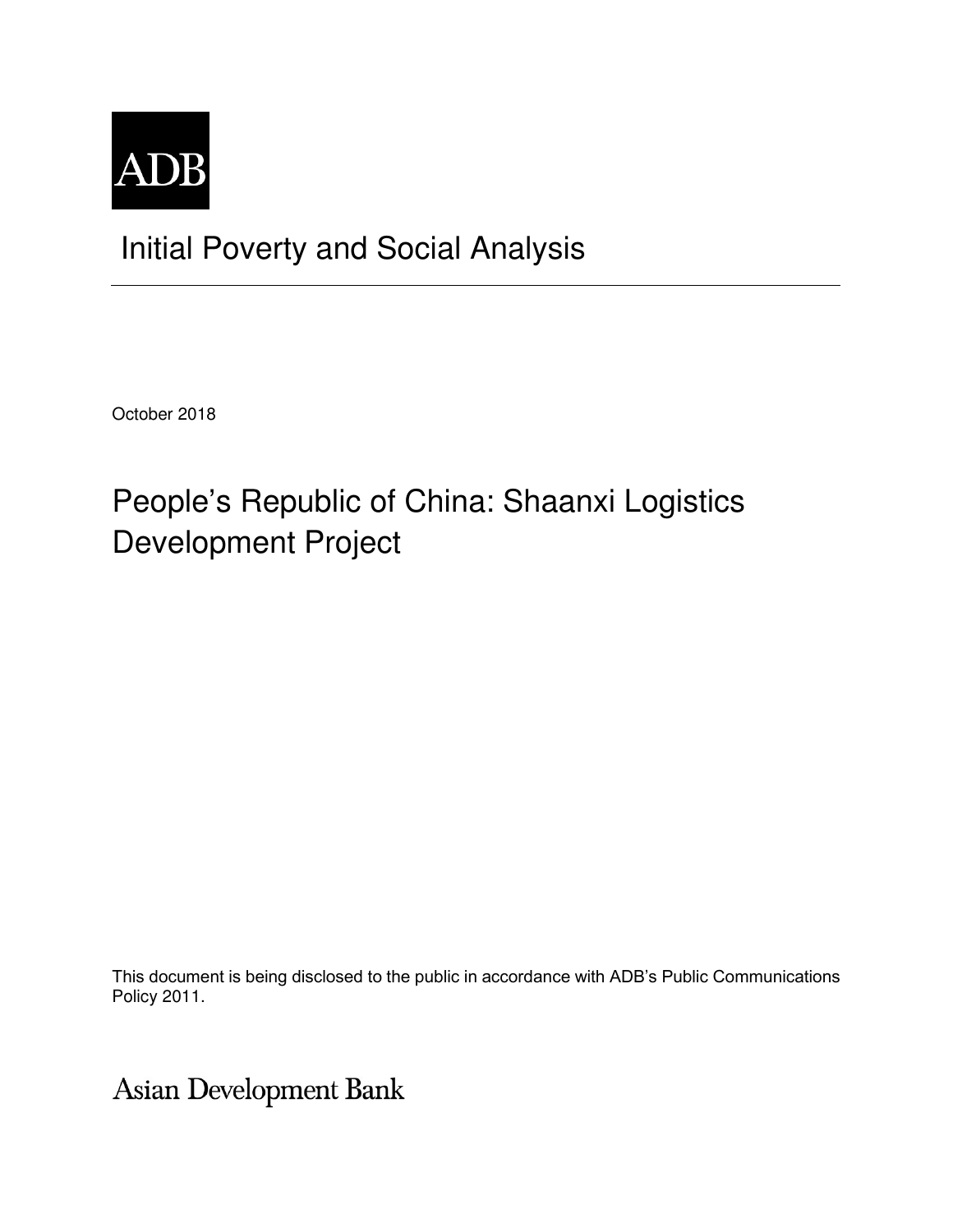#### **CURRENCY EQUIVALENTS**

(as of September 2018)

| Currency unit | $\overline{\phantom{m}}$ | yuan (CNY) |
|---------------|--------------------------|------------|
| CNY1.00       | $=$                      | \$0.14610  |
| \$1.00        | $=$                      | CNY 6.8448 |

#### **ABBREVIATIONS**

| <b>ADB</b>   | Asian Development Bank                     |
|--------------|--------------------------------------------|
| <b>ASEAN</b> | Association of South-East Asian Nations    |
| <b>CAREC</b> | Central Asia Regional Economic Cooperation |
| <b>HIDZ</b>  | High-Tech Industrial Development Zone      |
| IΤ           | information technology                     |
| <b>ITLP</b>  | International Transport & Logistics Park   |
| <b>PRC</b>   | People's Republic of China                 |
| <b>SME</b>   | small- and medium-sized enterprise         |
| <b>TASF</b>  | <b>Technical Assistance Special Fund</b>   |
| <b>TRTA</b>  | transaction technical assistance           |

#### **NOTE**

In this report, "\$" refers to US dollars.

In preparing any country program or strategy, financing any project, or by making any designation of or reference to a particular territory or geographic area in this document, the Asian Development Bank does not intend to make any judgments as to the legal or other status of any territory or area.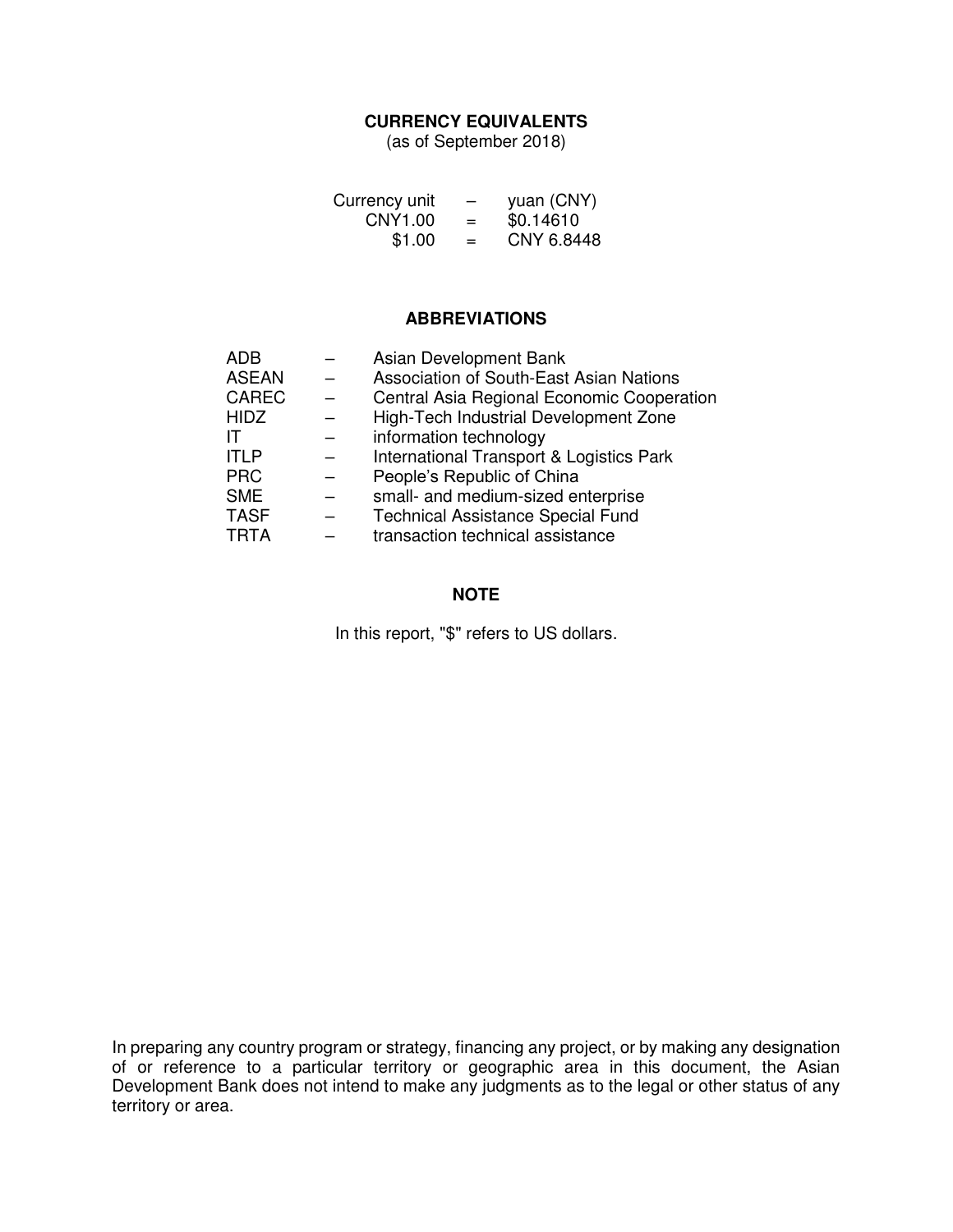### **INITIAL POVERTY AND SOCIAL ANALYSIS**

| Country:                                                                                                                                                                                                                                                                                                                                                                                                                                                                                                                                                                                                                                                                                                                                                                  | People's Republic of China                                                                  |                          | Project Title:   Shaanxi Logistics Development                                                                                                                                                                                                                                                                                                                                                                                                                                                                                                                                                                                                                                                                |  |
|---------------------------------------------------------------------------------------------------------------------------------------------------------------------------------------------------------------------------------------------------------------------------------------------------------------------------------------------------------------------------------------------------------------------------------------------------------------------------------------------------------------------------------------------------------------------------------------------------------------------------------------------------------------------------------------------------------------------------------------------------------------------------|---------------------------------------------------------------------------------------------|--------------------------|---------------------------------------------------------------------------------------------------------------------------------------------------------------------------------------------------------------------------------------------------------------------------------------------------------------------------------------------------------------------------------------------------------------------------------------------------------------------------------------------------------------------------------------------------------------------------------------------------------------------------------------------------------------------------------------------------------------|--|
| Lending/Financing<br>Modality:                                                                                                                                                                                                                                                                                                                                                                                                                                                                                                                                                                                                                                                                                                                                            | Project                                                                                     | Department/<br>Division: | East Asia Department/East Asia Transport<br>and Communications Division                                                                                                                                                                                                                                                                                                                                                                                                                                                                                                                                                                                                                                       |  |
|                                                                                                                                                                                                                                                                                                                                                                                                                                                                                                                                                                                                                                                                                                                                                                           | POVERTY IMPACT AND SOCIAL DIMENSIONS                                                        |                          |                                                                                                                                                                                                                                                                                                                                                                                                                                                                                                                                                                                                                                                                                                               |  |
| urban and rural development.                                                                                                                                                                                                                                                                                                                                                                                                                                                                                                                                                                                                                                                                                                                                              | A. Links to the National Poverty Reduction Strategy and Country Partnership Strategy        |                          | Shaanxi is the gateway province to west of the People's Republic of China (PRC). The project supports the<br>development of the logistics sector. The project is consistent with Asian Development Bank's country partnership<br>strategy, 2016-2020 for the PRC, which seeks to develop the logistics industry, improve logistics service quality,<br>improve logistics efficiency, and streamline and consolidate government supervision. The proposed project will<br>improve the efficiency of logistics operations, which will enhance investment and employment opportunities and<br>reduce the price of consumer goods, contributing to poverty reduction objectives and narrowing disparities between |  |
| <b>B.</b> Poverty Targeting<br>⊠General intervention Individual or household (TI-H) IGeographic (TI-G) INon-income MDGs (TI-M1, M2,<br>$etc.$ )<br>The project will improve the logistics facilities which will reduce the cost of goods and enhance cargo handling. The<br>project will indirectly contribute to poverty reduction by facilitating economic development in Shaanxi and provide<br>new job opportunities, particularly in the logistics centers. Additionally, the project will also contribute to more efficient<br>distribution of agricultural products from rural areas to urban markets.                                                                                                                                                             |                                                                                             |                          |                                                                                                                                                                                                                                                                                                                                                                                                                                                                                                                                                                                                                                                                                                               |  |
| C. Poverty and Social Analysis                                                                                                                                                                                                                                                                                                                                                                                                                                                                                                                                                                                                                                                                                                                                            | 1. Key issues and potential beneficiaries.<br>job opportunities and reduce consumer prices. |                          | The primary beneficiaries are the people and industries located in Xi'an and its vicinity, especially those engaged in<br>trade and logistics. The construction of the project will also create job opportunities for local people, and will provide<br>them and local industries more reliable, efficient and cost-effective logistics services to promote investment, create                                                                                                                                                                                                                                                                                                                                |  |
|                                                                                                                                                                                                                                                                                                                                                                                                                                                                                                                                                                                                                                                                                                                                                                           | 2. Impact channels and expected systemic changes.                                           |                          | The project has the potential to benefit people in the project area through employment during the construction and<br>operation of the project through increased availability of consumer goods at a reduced cost; and improved local<br>trade opportunities. Any possible constraints to access the benefits and services will be examined and addressed<br>during the technical assistance (TA) and a comprehensive Social Development Action Plan (SDAP) will be prepared.                                                                                                                                                                                                                                 |  |
| 3. Focus of (and resources allocated in) the transaction TA or due diligence.<br>The TA will assess the social and poverty impacts of the project components and help to ensure that (i) benefits flow<br>to all segments of the population; (ii) livelihoods are maintained, and employment is generated; and (iii) the designs<br>are socially and environmentally sustainable. Sufficient resources will be allocated to undertake social and poverty<br>analysis. Three social development and safeguards specialists (international 2.0 person-months, and national<br>involuntary resettlement 2.0 person-month, and national social, poverty and gender 2.0 person-months) will be part<br>of the TA team to undertake resettlement, social, and poverty analyses. |                                                                                             |                          |                                                                                                                                                                                                                                                                                                                                                                                                                                                                                                                                                                                                                                                                                                               |  |
| 4. Specific analysis for policy-based lending. n/a<br><b>GENDER AND DEVELOPMENT</b><br>Ш.                                                                                                                                                                                                                                                                                                                                                                                                                                                                                                                                                                                                                                                                                 |                                                                                             |                          |                                                                                                                                                                                                                                                                                                                                                                                                                                                                                                                                                                                                                                                                                                               |  |
| program?                                                                                                                                                                                                                                                                                                                                                                                                                                                                                                                                                                                                                                                                                                                                                                  |                                                                                             |                          | 1. What are the key gender issues in the sector and/or subsector that are likely to be relevant to this project or                                                                                                                                                                                                                                                                                                                                                                                                                                                                                                                                                                                            |  |
|                                                                                                                                                                                                                                                                                                                                                                                                                                                                                                                                                                                                                                                                                                                                                                           | measures will be developed to avoid or minimize these.                                      |                          | The improved logistics infrastructure will benefit women equally. Employment opportunities for women will occur<br>during and after project completion (e.g., unskilled work during construction, area development, and induced<br>economic development). How the project could contribute to addressing women's development related needs will<br>be further assessed during the TA to incorporate appropriate gender measures in the project design. The project is<br>unlikely to cause any adverse impacts for women. Any potential risks, however, will be assessed and, if required,                                                                                                                    |  |
| and participation in decision making?                                                                                                                                                                                                                                                                                                                                                                                                                                                                                                                                                                                                                                                                                                                                     | $\boxtimes$ Yes                                                                             | No                       | 2. Does the proposed project or program have the potential to contribute to the promotion of gender equity and/or<br>empowerment of women by providing women's access to and use of opportunities, services, resources, assets,                                                                                                                                                                                                                                                                                                                                                                                                                                                                               |  |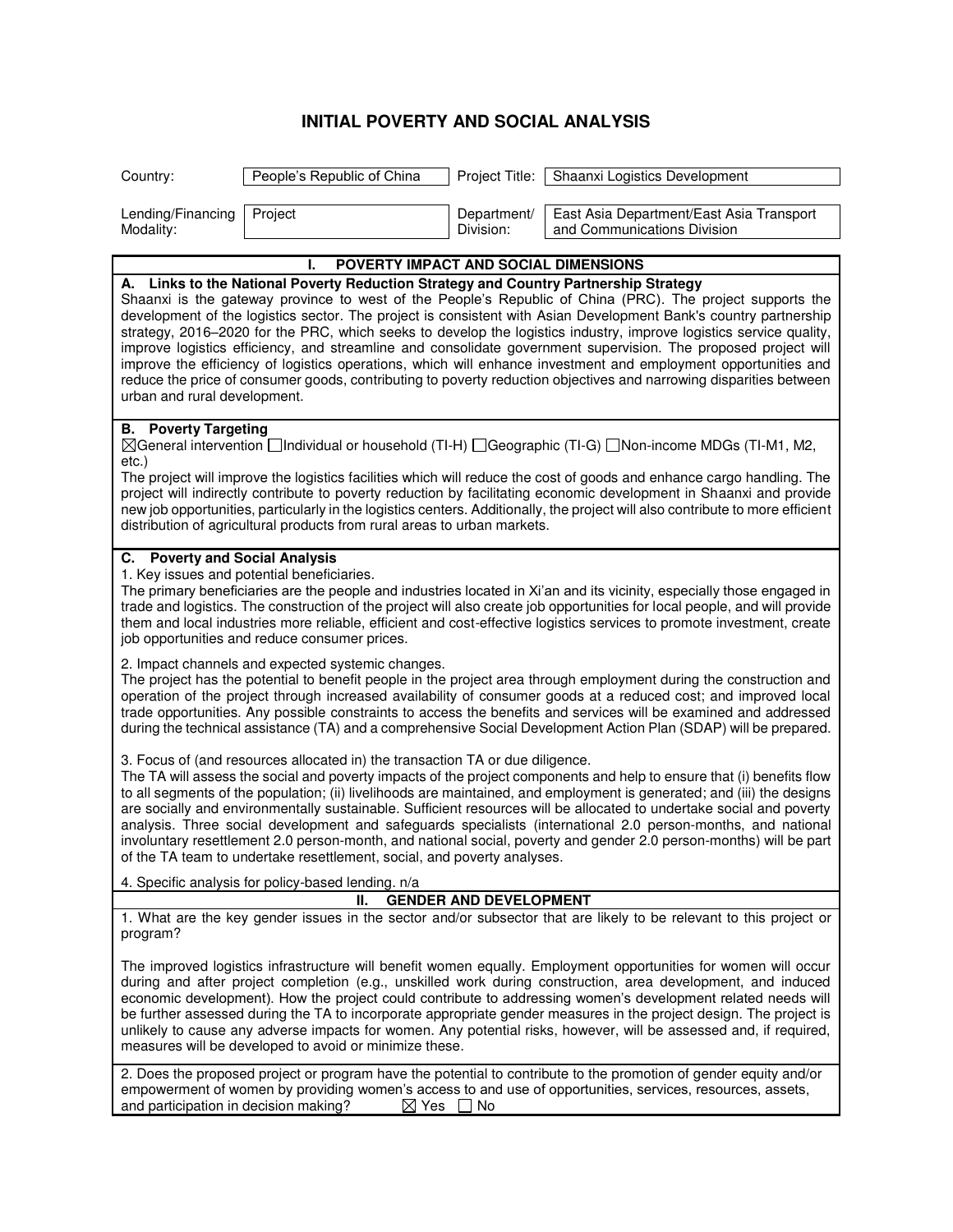| The project will result in job creation mainly during its operation and will provide job opportunities for women. The<br>SDAP will be developed during TA to ensure appropriate measures including employment opportunities and skills<br>training for benefitting women.                                                                                                                                                                                                                                                                                                                                                                                                                                                                                                                                                                                                                                                                                                                                                                                                         |
|-----------------------------------------------------------------------------------------------------------------------------------------------------------------------------------------------------------------------------------------------------------------------------------------------------------------------------------------------------------------------------------------------------------------------------------------------------------------------------------------------------------------------------------------------------------------------------------------------------------------------------------------------------------------------------------------------------------------------------------------------------------------------------------------------------------------------------------------------------------------------------------------------------------------------------------------------------------------------------------------------------------------------------------------------------------------------------------|
| 3. Could the proposed project have an adverse impact on women and/or girls or widen gender inequality?<br>$\Box$ Yes $\boxtimes$ No                                                                                                                                                                                                                                                                                                                                                                                                                                                                                                                                                                                                                                                                                                                                                                                                                                                                                                                                               |
| The project is unlikely to have any adverse impacts on women/girls. The potential risks will be further assessed<br>during the TA.                                                                                                                                                                                                                                                                                                                                                                                                                                                                                                                                                                                                                                                                                                                                                                                                                                                                                                                                                |
| 4. Indicate the intended gender mainstreaming category:<br>GEN (gender equity)<br>$\Box$ EGM (effective gender mainstreaming)<br>$\overline{\boxtimes}$ SGE (some gender elements)<br>$\Box$ NGE (no gender elements)<br>II.<br>PARTICIPATION AND EMPOWERMENT                                                                                                                                                                                                                                                                                                                                                                                                                                                                                                                                                                                                                                                                                                                                                                                                                     |
| 1. Who are the main stakeholders of the project, including beneficiaries and negatively affected people? Identify how<br>they will participate in the project design.                                                                                                                                                                                                                                                                                                                                                                                                                                                                                                                                                                                                                                                                                                                                                                                                                                                                                                             |
| The main stakeholders include government agencies at all levels, local businesses, freight forwarders, the local<br>communities and entrepreneurs.                                                                                                                                                                                                                                                                                                                                                                                                                                                                                                                                                                                                                                                                                                                                                                                                                                                                                                                                |
| 2. How can the project contribute (in a systemic way) to engaging and empowering stakeholders and beneficiaries,<br>particularly, the poor, vulnerable, and excluded groups? What issues in the project design require participation of<br>the poor and excluded?                                                                                                                                                                                                                                                                                                                                                                                                                                                                                                                                                                                                                                                                                                                                                                                                                 |
| The project will have a consultation and participation strategy to ensure meaningful consultation with all<br>stakeholders. The consultation and participation strategy will ensure timely information to communities, project<br>affected households and all relevant agencies. Modes of consultation and participation will include organizing public<br>meetings, focus groups, and such other modes of direct consultation with affected communities and affected<br>households.                                                                                                                                                                                                                                                                                                                                                                                                                                                                                                                                                                                              |
| 3. What are the key, active, and relevant civil society organizations (CSOs) in the project area? What is the level of<br>civil society organization participation in the project design?<br>$\boxtimes$ Information generation and sharing (H) $\boxtimes$ Consultation (H)<br>Collaboration<br>$\Box$ Partnership                                                                                                                                                                                                                                                                                                                                                                                                                                                                                                                                                                                                                                                                                                                                                               |
| 4. Are there issues during project design for which participation of the poor and excluded is important? What are<br>they and how should they be addressed? $\boxtimes$ Yes<br>$\Box$ No Please explain.                                                                                                                                                                                                                                                                                                                                                                                                                                                                                                                                                                                                                                                                                                                                                                                                                                                                          |
| The participation of people who may benefit from enhanced cargo handling for transporting goods to and from the<br>rural areas in the province is required. For the poor and excluded, consultations during the social and poverty<br>analysis will be undertaken to ensure their concerns are addressed under the SDAP.                                                                                                                                                                                                                                                                                                                                                                                                                                                                                                                                                                                                                                                                                                                                                          |
| Ш.<br><b>SOCIAL SAFEGUARDS</b>                                                                                                                                                                                                                                                                                                                                                                                                                                                                                                                                                                                                                                                                                                                                                                                                                                                                                                                                                                                                                                                    |
| Involuntary Resettlement Category $\Box A \boxtimes B$<br>C<br>FI<br>А.                                                                                                                                                                                                                                                                                                                                                                                                                                                                                                                                                                                                                                                                                                                                                                                                                                                                                                                                                                                                           |
| 1. Does the project have the potential to involve involuntary land acquisition resulting in physical and economic<br>displacement? $\boxtimes$ Yes<br>Please explain, and provide information on the extent of land and assets<br>$\Box$ No<br>acquisition and the estimated number of affected persons. Also describe actions and/or measures to be conducted<br>during due diligence to address involuntary resettlement.                                                                                                                                                                                                                                                                                                                                                                                                                                                                                                                                                                                                                                                       |
| Involuntary resettlement is tentatively categorized as Category B. Some land acquisition and resettlement is required<br>for cold chain logistics base in International Transport and Logistic Park (ITLP) (up to 385 mu) and cold chain logistics<br>base in Hi-Tech Industrial Development Zone (HIDZ). Land has been acquired for rural logistics demonstration<br>terminal in ITLP and bulk commodity distribution center in HIDZ. Due diligence reports will be required for these<br>sites. Social due diligence for the financial intermediary loan component will be carried out, and environmental and<br>social management system arrangement will be prepared during the TRTA implementation. A socio-economic<br>analysis of the project impacts will be undertaken, and measures will be developed to deal with any possible negative<br>impacts. People affected by involuntary resettlement will be consulted and their recommendations will be integrated<br>in the resettlement plan that will be prepared to deal with the impacts of involuntary resettlement. |
| 2. What action plan is required to address involuntary resettlement as part of the transaction TA or due diligence<br>process?                                                                                                                                                                                                                                                                                                                                                                                                                                                                                                                                                                                                                                                                                                                                                                                                                                                                                                                                                    |
| Resettlement plan<br>Resettlement framework<br>Social impact matrix<br>⊠                                                                                                                                                                                                                                                                                                                                                                                                                                                                                                                                                                                                                                                                                                                                                                                                                                                                                                                                                                                                          |